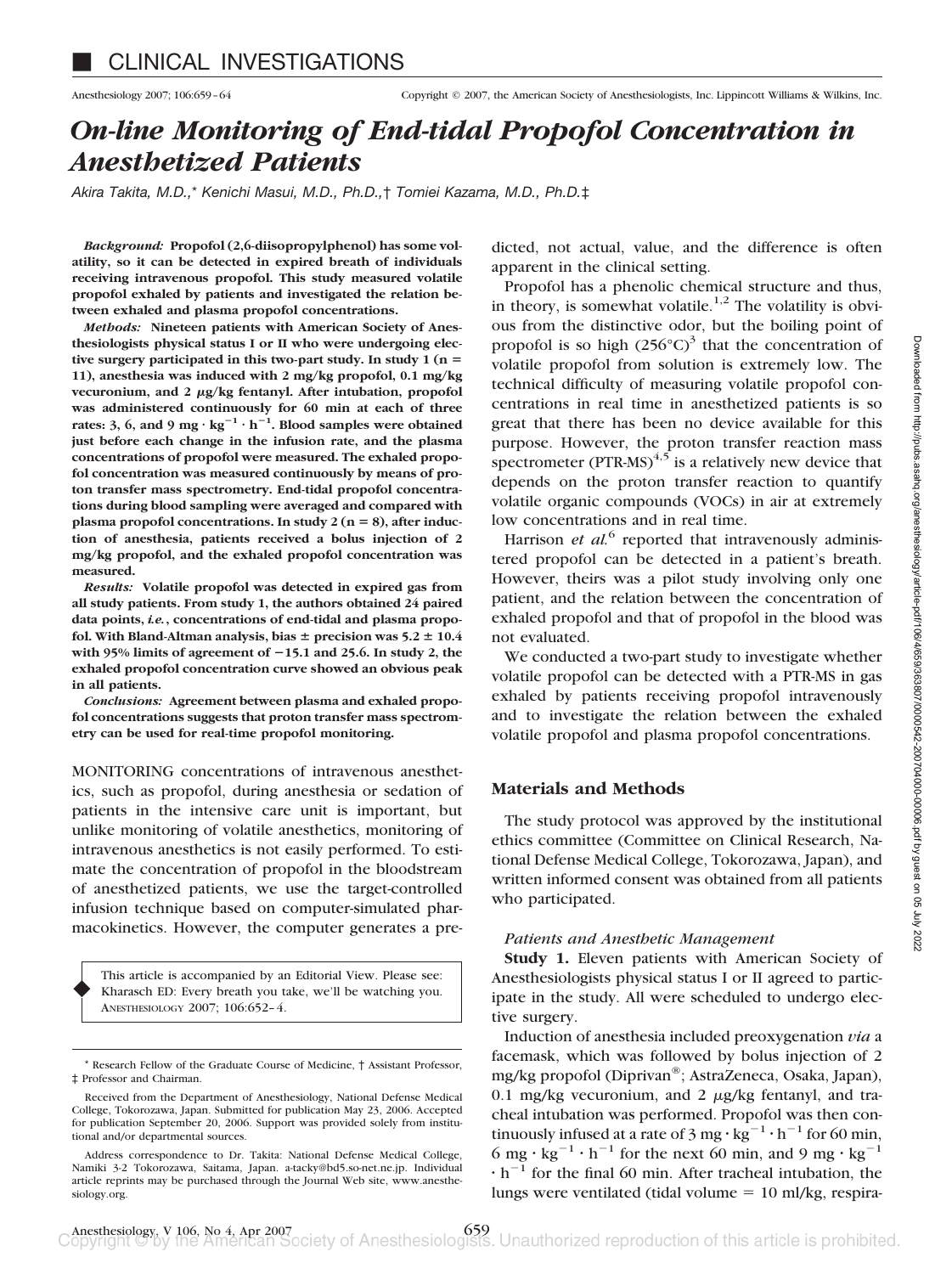tory rate - 10 breaths/min, inspiration:expiration ratio = 1:2 with 6 l/min of oxygen-air mixture [fraction of inspired oxygen  $= 0.5$ ]). A 22-gauge cannula was inserted into the left radial artery for blood sampling to measure plasma propofol concentrations and for blood pressure monitoring.

After intubation, a PTR-MS (Ionicon Analytik GmbH, Innsbruck, Austria) sampling tube (150 cm) was attached to the endotracheal tube, and exhaled gas was sampled at 60 ml/min from the endotracheal tube connector. The end-tidal propofol concentration was then measured. In addition, the temperature of exhaled gas was recorded by a digital thermometer with its probe connected to the endotracheal tube. These data were recorded simultaneously and saved on the hard drive of a personal computer. In all patients, analgesia was achieved by administration of an adequate amount of 0.5% ropivacaine into the epidural space *via* an epidural catheter placed at the lumbar level.

The plasma concentrations of propofol were predicted by a pharmacokinetic model based on parameters reported by Marsh *et al.*<sup>7</sup> to confirm that the steady state had been achieved at the time of sampling. The steady state was achieved after 60 min at each of the three infusion rates: 3, 6, and 9 mg  $\cdot$  kg<sup>-1</sup>  $\cdot$  h<sup>-1</sup>. At each infusion rate, blood was sampled five times at 1-min intervals, and the average propofol concentration was determined. Simultaneously, the concentrations of exhaled propofol were recorded. End-tidal concentrations of 50 breaths during blood sampling were averaged, and this average was compared with the average plasma propofol concentration. At an infusion rate of 3 mg ·  $\text{kg}^{-1} \cdot \text{h}^{-1}$ , a Bispectral Index value above 70 was considered to indicate inadequate sedation, and the propofol infusion rate was then increased to the next higher level (6 mg  $\cdot$  kg<sup>-1</sup>  $\cdot$  h<sup>-1</sup>) to achieve an adequate depth of anesthesia. The study was terminated when surgery ended, even if infusion at all rates had not been performed. Blood samples were centrifuged immediately, and plasma propofol concentrations were measured by high-performance liquid chromatography (HPLC) within 24 h.

To assess the respiratory cycle, especially timing of the end-expiratory phase, we measured the temperature of exhaled gas with a BWT-100 (Bio Research Center, Nagoya, Japan) thermocouple digital thermometer. The probe was placed at the point of exhaled gas sampling to measure the temperature of the gas being analyzed. Concentrations of exhaled propofol were regarded as end-tidal concentrations at the time of end-tidal expiration determined on the basis of temperature.

*Exhaled Gas Sampling and Apparatus.* Exhaled volatile propofol was measured by means of a PTR-MS, a relatively new device that can detect extremely low concentrations of VOCs, including propofol, measurable in parts per trillion by volume. The PTR-MS allows con-

tinuous measurement at approximately 750-ms intervals during anesthesia. The sampling line was a Teflon tube (Flon Industry Co., Ltd., Tokyo, Japan) (1.5 m long, 1.59 mm ID) heated by a coil up to 70°C. Pressure in the drift tube of the PTR-MS was maintained at approximately 1.75 mbar, drift tube temperature was kept at approximately 70°C, and drift tube voltage was set at 520 V. The quantification of exhaled propofol is explained in detail in the appendix.

**Study 2.** Eight patients with American Society of Anesthesiologists physical status I or II agreed to participate in this study. All were scheduled to undergo elective surgery.

Induction of anesthesia included preoxygenation *via* a facemask, which was followed by bolus injection of 0.1 mg/kg midazolam, 0.1 mg/kg vecuronium, and 2  $\mu$ g/kg fentanyl, and tracheal intubation was performed. After tracheal intubation, the lungs were ventilated and measurement of exhaled propofol concentrations was performed in the same way as in study 1. After measurement of the baseline exhaled propofol concentration, bolus injection of 2 mg/kg propofol followed by a 20-ml saline flush (time  $= 0$ ) was performed. The concentration of exhaled propofol was measured continuously as described in study 1 for 30 min and recorded.

In all patients, adequate analgesia was achieved with epidural anesthesia in the same manner as in study 1. During the study, a Bispectral Index value greater than 70 was considered to indicate inadequate sedation, and an additional 0.05 mg/kg midazolam was administered if necessary.

*Measuring Plasma Propofol Concentrations by HPLC.* The HPLC apparatus consisted of a dual-head pump with an autoinjector (SIL-10AD; Shimadzu, Kyoto, Japan) serially connected to a spectrofluorometric detector (RF-550; Shimadzu). The spectrofluorometric detector was set with an excitation wavelength of 276 nm, an emission wavelength of 310 nm, and 15-nm slit widths. The HPLC mobile phase consisted of 40% methanol, 30% acetonitrile, and 30% water with a flow rate of 1.0 ml/min. To each  $400-\mu$  sample, 1.0 ml of a precipitating solution (acetonitrile) containing  $1 \mu$ g thymol (internal standard) was added, and the sample was then mixed with a vortex mixer for 30 s. The mixed sample was centrifuged for 10 min at  $14,000g$ , and  $20-\mu$ l aliquots of the supernatant were injected into a 25 cm  $\times$  4.6 mm ID Inertsil ODS-3 HPLC column (GL Science, Tokyo, Japan). The detection limit of this apparatus is 10 ng/ml, and we confirmed the linearity from 50 ng/ml to 10  $\mu$ g/ml before measurement ( $r^2 = 0.9998$ ).

# *Statistical Analysis*

To examine the relation between the plasma concentration of propofol and the end-tidal concentration of propofol, single linear regression analysis of a total of 24 data points (representing all 11 study 1 patients) was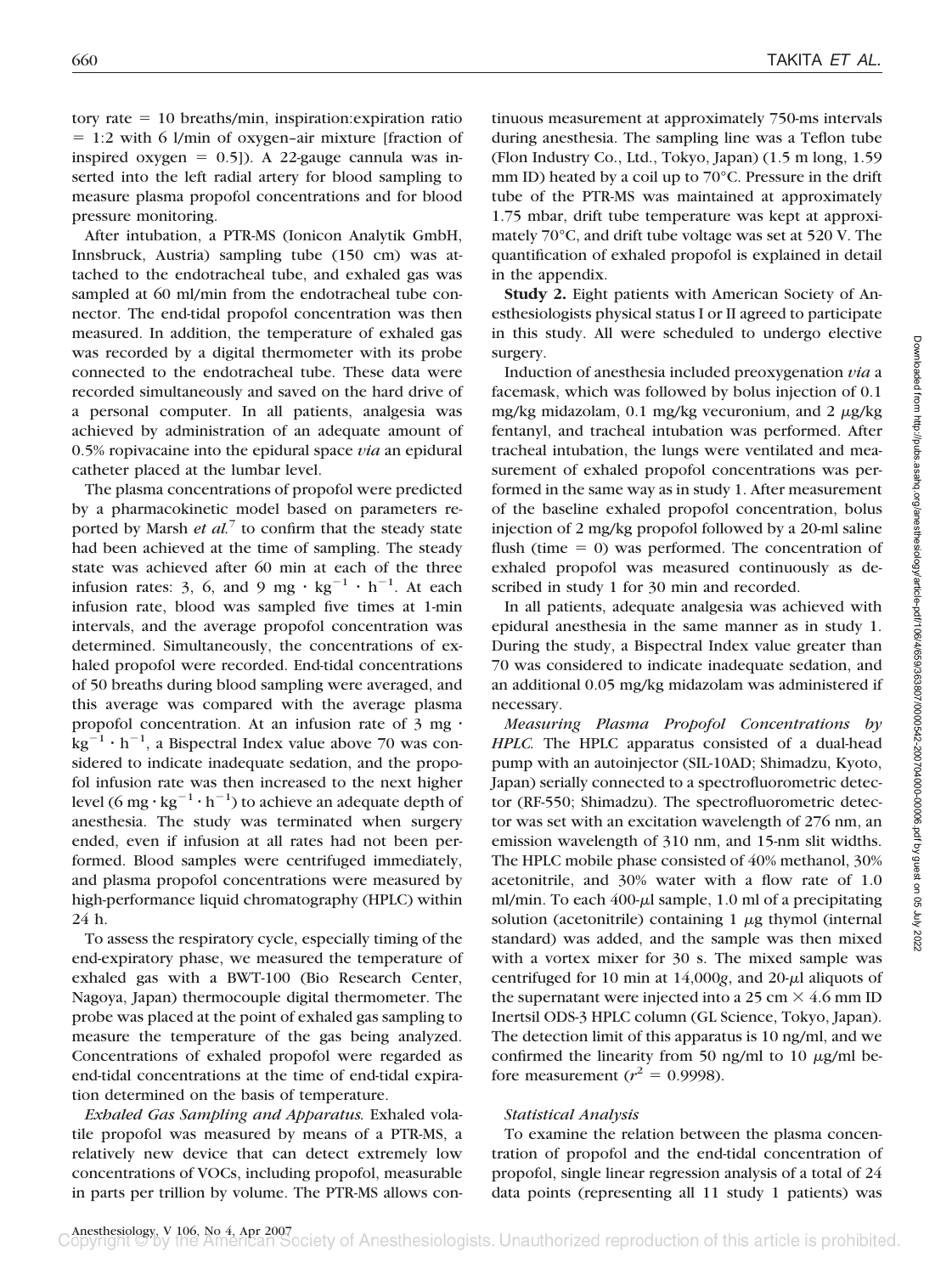

**Fig. 1. Waveforms of breath temperature and propofol concentration. Examples of actual waveforms recorded in the current study are shown. The temperature of exhaled gas was measured simultaneously and displayed on the computer monitor with the exhaled propofol concentration. The** *solid line* **is the concentration of exhaled propofol, and the** *broken line* **is the temperature of the breathing gas.**

performed. Agreement was assessed by the modified Bland-Altman method described by Mayevsky *et al.*<sup>8</sup> In a standard Bland-Altman analysis, the difference (y-axis) is plotted against the mean value for each subject (x-axis) on the assumption that all data are expressed in the same units. However, in this study, the units of measure differed  $(\mu g/ml$  and ppb). To permit direct comparison of values presented in different units, the data were normalized as the percentage of maximum values observed.

## **Results**

#### *Study 1*

Volatile propofol was detected in expired gas from all patients who participated in the study. The propofol concentration curves were nearly synchronous with the respiratory cycles, as shown in figure 1. An example of an exhaled propofol concentration curve with achievement of steady state concentrations is shown in figure 2. The concentration increased as the infusion rate increased.





Concentration of propofol in plasma (µg/ml)

**Fig. 3. Linear regression analysis of the concentrations of exhaled propofol and the plasma concentrations in 11 patients (24 total data points). Y-axis, average end-tidal exhaled propofol concentration of 50 breaths; x-axis, average plasma propofol concentration of five samples. Linear regression analysis was performed. The** *solid line* **is the regression line, and the** *broken lines* **indicate the 95% confidence interval.**

The results of linear regression analysis are shown in figure 3.

For the entire data set, bias (mean ratio between simultaneous measurements)  $\pm$  precision (SD of the ratio between values) was  $5.2 \pm 10.4$ . With these values, the 95% limits of agreement (mean  $\pm$  2 SD of the ratio between simultaneous measurements) were  $-15.1$  and 25.6 (fig. 4).

#### *Study 2*

Before bolus injection of propofol, no volatile propofol was detected in breathing gas (signals at 179 AMU). After bolus injection, there was an obvious surge of exhaled propofol in all patients. The average time from time 0 to detection of volatile propofol was  $41.8 \pm 8.0$  s, and that



Anesthesiology, V 106, No 4, Apr 2007<br>Copyright © by the American Society of Anesthesiologists. Unauthorized reproduction of this article is prohibited.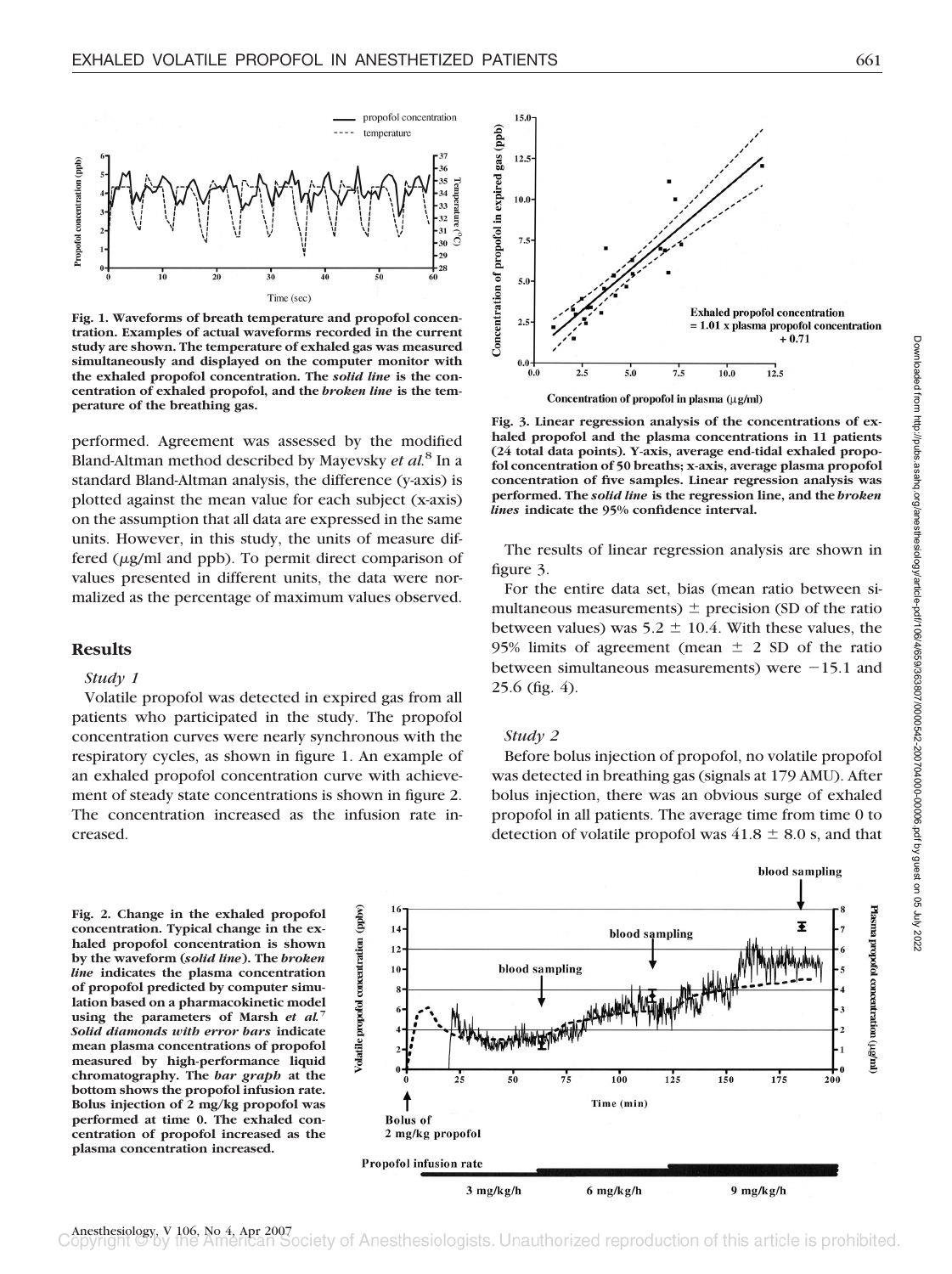

**Fig. 4. Comparison of end-tidal propofol concentrations and plasma propofol concentrations according to the Bland-Altman method. Average average value of the normalized end-tidal concentration of propofol and normalized plasma concentra**tion of propofol; delta = difference between the normalized **end-tidal concentration of propofol and normalized plasma** concentration of propofol. Bias  $\pm$  precision was  $5.2 \pm 10.4$ (*solid line*) with  $95\%$  limits of agreement of  $-15.1$  and  $25.6$ **(***dotted lines***).**

from time 0 to peak concentration was  $333.8 \pm 70.0$  s (fig. 5).

# **Discussion**

We examined the end-tidal concentration of volatile propofol in anesthetized patients to determine whether it is related to the plasma concentration of propofol. According to our results, the end-tidal propofol concen-



**Fig. 5. The exhaled propofol concentration curve after bolus injection in study 2. After intubation, patients received a bolus injection of 2 mg/kg propofol (time 0). Exhaled propofol was measured with a proton transfer reaction mass spectrometer as described for study 1, and the moving averages of 10 data points are indicated here as** *solid lines***. In all patients, we observed an obvious surge in exhaled propofol after administration of propofol.**

tration and the plasma propofol concentration seem to be interchangeable.

Harrison *et al.*<sup>6</sup> reported detection of volatile propofol with a PTR-MS in gas exhaled by an anesthetized patient receiving propofol intravenously. They referred to the possibility of monitoring plasma propofol concentrations by measuring exhaled concentrations. The results of our current study strongly support this possibility. Harrison *et al.*<sup>6</sup> were the first to report that the PTR-MS can be used to measure propofol concentrations in clinical settings. They noted that increasing the voltage applied to the drift tube resulted in significant occurrence of collision-induced dissociation with protonated propofol ions. Therefore, we set the drift voltage at 520 V to suppress this dissociation in the current study. In a preliminary study, we confirmed, by comparing Diprivan<sup>®</sup> and 2,6-diisopropylphenol solution, that the observed peak at 179 AMU in PTR-MS analysis originates from propofol. This finding corresponds to that of Harrison *et al.*<sup>6</sup>

In a second study (study 2), we examined volatile propofol extraction in exhaled gas in the acute phase after induction of anesthesia after a single bolus injection of propofol. The concentration curves of exhaled propofol from eight patients after bolus injection of 2 mg/kg propofol are shown in figure 5. We observed an obvious surge in the exhaled volatile propofol concentration in all patients after bolus injection. Therefore, it is clear that propofol administered intravenously is eliminated through the respiratory system, even if the exhaled propofol concentration is very low.

After bolus injection, peak propofol plasma concentrations are presumably reached in less than a minute, but our data showed that peak concentrations of exhaled propofol are reached after approximately 5 min. At the present time, we attribute this delay to pulmonary elimination. Boer<sup>9</sup> stated in his review article that compounds with significant pulmonary uptake are basic amines with pKa values greater than 8, and many of the drugs used in anesthesia are basic amines. Propofol has a pKa value of 11, indicating a high likelihood of pulmonary affinity and uptake. We speculate that propofol taken into the lungs was gradually eliminated (emitted) into the airway, which would explain the delay. We are planning to investigate this phenomenon in the next study.

Why there is a delay between a change in the plasma propofol concentration and the corresponding change in the exhaled propofol concentration is unknown. Therefore, a steady plasma propofol concentration must be maintained during blood and gas samplings for comparison of the two values. In study 1, we administered propofol continuously for 60 min at each of the three rates of infusion to achieve a constant plasma concentration during the sampling periods. Computer simulation based on the parameters of Marsh *et al.*<sup>7</sup> confirmed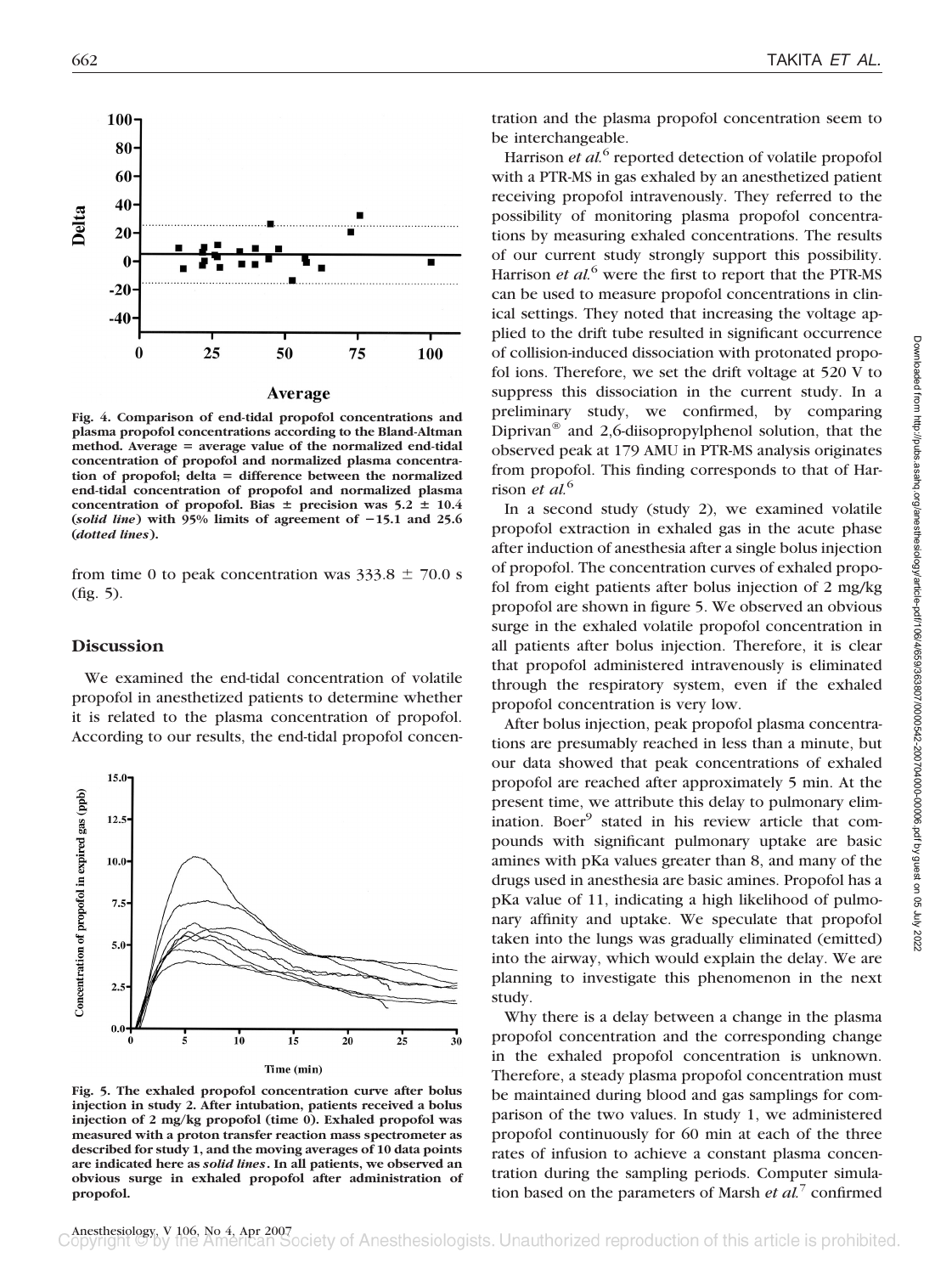that the change in plasma concentration of propofol was minimal during each sampling period. To confirm that there was almost no change in the actual propofol concentration, we evaluated the concentration five times at 1-min intervals. We also averaged end-tidal propofol concentrations of 50 breaths during the same period. Variance in the values representing the five samples was considered acceptable. Fifty breath samples were needed for averaging because there was some graphical variation in the end-tidal propofol concentrations on the exhaled concentration curve, which differs from that of a capnogram.

In a study of expired alveolar gas in two animal models, Grossherr *et al.*<sup>3</sup> noted some problems associated with exhaled gas sampling. First, continuous side-stream sampling often results in measurement of mixed air instead of expired alveolar gas. To determine the concentration of some gases in exhaled air, we need a plateau in the concentration curve similar to that of end-tidal carbon dioxide in capnography. This problem can also be solved by using only end-expiratory breaths for analysis, as suggested by Grossherr *et al.*<sup>3</sup> To collect end-expiratory breaths, they used the carbon dioxide–controlled sampling method described by Schubert *et al.*<sup>10</sup> We addressed this problem by improving the response time of the measuring device to 750 ms. This allowed us to obtain a breath-to-breath exhaled propofol concentration curve that was nearly rectangular. In addition, to identify the end-tidal concentration more precisely, we measured the temperature of exhaled gas simultaneously and defined the end-expiratory phase on the basis of temperature, applying the principles described by Primiano *et al.*<sup>11</sup> As a result, we were able to accurately identify the end-tidal concentrations of propofol and use these concentrations for analysis.

The problem of the propofol concentration in the inspired phase not returning to the baseline value has yet to be resolved. Currently, we consider it to be due to residual volatile propofol in the sampling line and inner circuit of the apparatus. Grossherr *et al.*<sup>3</sup> also reported condensation on the inner wall of the sampling tube. We observed condensate in the sampling tube in our early trial, and such condensate makes the measurement inaccurate. We solved this problem by heating the sampling line with a heating coil up to 70°C. Therefore, in the current study, there was no condensation in the sampling line, and we were able to obtain accurate measurements.

### **Conclusion**

The agreement we observed between exhaled and plasma propofol concentrations confirms the possibility of monitoring plasma propofol concentrations clinically by measuring exhaled concentrations.

The authors thank Akio Shimono, Ph.D. (Sanyu Plant Service Co., Ltd., Sagamihara, Kanagawa, Japan), for technical assistance.

## **References**

1. Vree TB, Baars AM, de Grood PM: High-performance liquid chromatographic determination and preliminary pharmacokinetics of propofol and its metabolites in human plasma and urine. J Chromatogr 1987; 417:458–64

2. Mather LE, Selby DG, Runciman WB, McLean CF: Propofol: Assay and regional mass balance in the sheep. Xenobiotica 1989; 19:1337–47

3. Grossherr M, Hengstenberg A, Meier T, Dibbelt L, Gerlach K, Gehring H: Discontinuous monitoring of propofol concentrations in expired alveolar gas and in arterial and venous plasma during artificial ventilation. ANESTHESIOLOGY 2006; 104:786–90

4. Hansel A, Jordan A, Holzinger R, Prazeller P, Vogel W, Lindinger W: Proton transfer reaction mass spectrometry: On-line trace gas analysis at the ppb level. Int J Mass Spectrom Ion Processes 1995; 149/150:609–19

5. Lindinger W, Hansel A, Jordan A: On-line monitoring of volatile organic compounds at pptv levels by means of proton-transfer-reaction mass spectrometry (PTR-MS): Medical applications, food control and environmental research. Int J Mass Spectrom Ion Processes 1998; 173:191–241

6. Harrison GR, Critchley AD, Mayhew CA, Thompson JM: Real-time breath monitoring of propofol and its volatile metabolites during surgery using a novel mass spectrometric technique: A feasibility study. Br J Anaesth 2003; 91:797–9

7. Marsh B, White M, Morton N, Kenny GN: Pharmacokinetic model driven infusion of propofol in children. Br J Anaesth 1991; 67:41–8

8. Mayevsky A, Manor T, Pevzner E, Deutsch A, Etziony R, Dekel N, Jaronkin A: Tissue spectroscope: A novel *in vivo* approach to real time monitoring of tissue vitality. J Biomed Opt 2004; 9:1028–45

9. Boer F: Drug handling by the lungs. Br J Anaesth 2003; 91:50–60

10. Schubert JK, Spittler KH, Braun G, Geiger K, Guttmann J: CO<sub>2</sub>-controlled sampling of alveolar gas in mechanically ventilated patients. J Appl Physiol 2001; 90:486–92

11. Primiano FP Jr, Montague FW Jr, Saidel GM: Measurement system for respiratory water vapor and temperature dynamics. J Appl Physiol 1984; 56: 1679–85

# **Appendix: Quantification of Exhaled Propofol**

A significantly large number of hydronium ions  $(H_3O^+)$  are generated stably by a hollow cathode discharge in the ion source region in the PTR-MS (fig. 6). Hydronium ions perform proton transfer with VOCs *via* the following reaction:

$$
R + H_3O^+ \rightarrow RH^+ + H_2O,
$$
 (1)

where R denotes the target VOC and all of the values are expressed in molecules/cm<sup>3</sup>. In the presence of a large excess of  $H_3O^+$  ions and a trace amount of the VOC (the concentration of  $H_3O^+$  ions  $[H_3O^+]$ ) the concentration of the VOC [R]), the proton transfer reaction (1) is expressed as a pseudo–first-order reaction. Under typical operating conditions, only a small fraction of  $H_3O^+$  ions react with VOCs, so that  $[RH^+] \leq \{H_3O^+\}$  is always valid and  $[H_3O^+] \approx [H_3O^+]_0$ , where  $[H_3O^+]_0$  is the concentration of  $H_3O^+$  ions before the reaction. The concentration of  $RH^+$  ions,  $[RH^+]$ , is calculated as follows:

$$
[RH^{+}] = [H_3O^{+}]_0(1 - exp[-k[R]t])
$$
  
\n
$$
\approx [H_3O^{+}]k[R]t,
$$
 (2)

where *k* and t denote the reaction rate constant for the proton transfer reaction and the reaction time, in the drift tube, respectively. The reaction time t in the order of  $10^{-4}$  s, which hydronium ions take to traverse the length of the drift tube, is calculated from the given length of the drift tube and drift velocity of  $H_3O^+$  ions. The reaction rate constant *k* is reported in the order of  $2 \times 10^{-9}$  cm<sup>3</sup>/s for most VOCs. The ion count rates i( $H_3O^+$ ) and i(RH<sup>+</sup>), which are proportional to the respective concentrations of these species, are selectively measured by means of a quadrupole mass spectrometer equipped with an ion counting system, which is part of the PTR-MS. Taking the instrument constants and the unit system conversion into account, [R] expressed